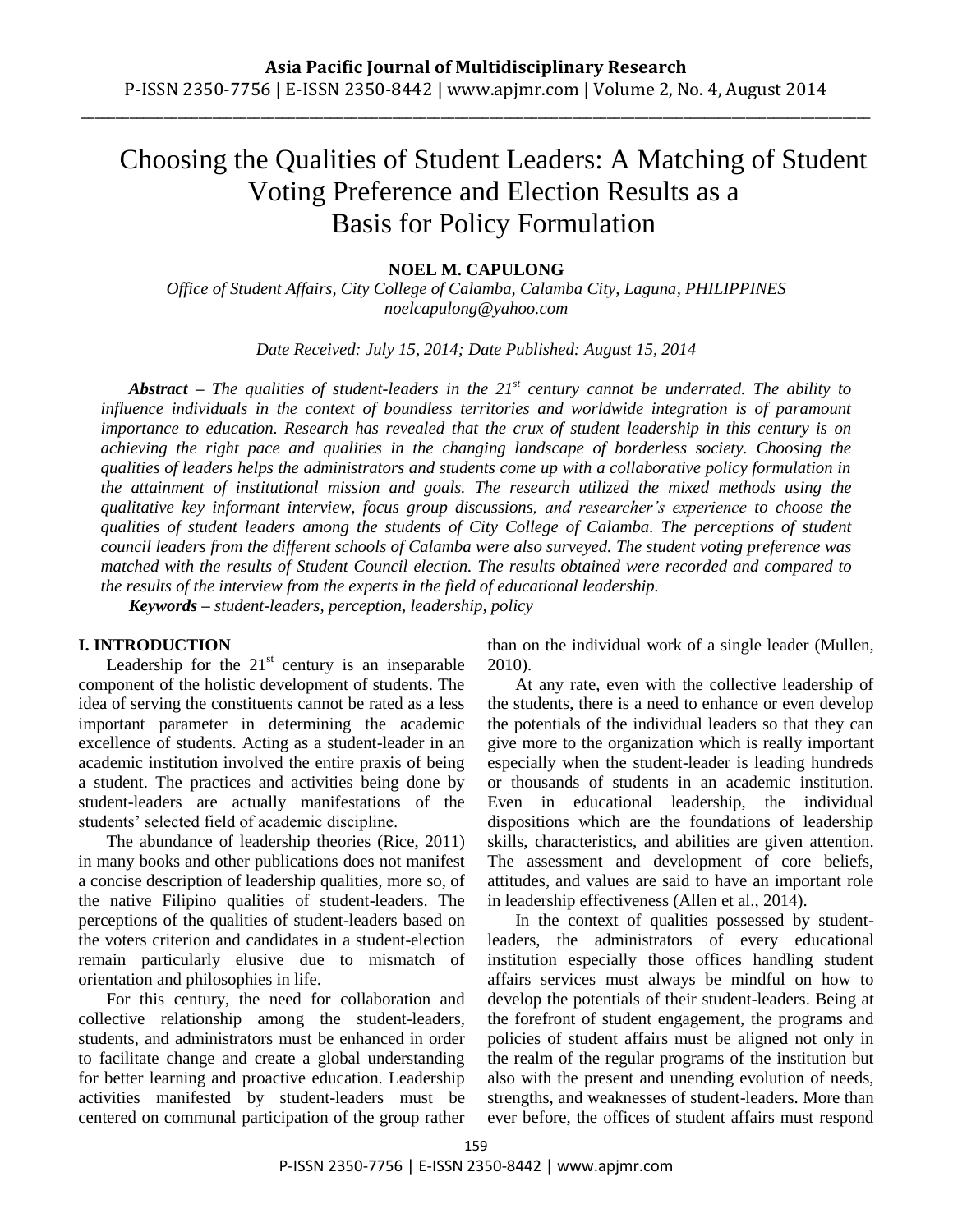to those pressing needs and issues to assist other stakeholders like teachers in the formulation of policies and activities in targeting the best environment for students (Pomerantz, 2006).

#### **II. OBJECTIVES OF THE STUDY**

This research presents the qualities of studentleaders as matched to the perceptions of voters, studentleaders, and experts in the field of educational leadership. The results of the study shall then be utilized in determining the policies in terms of programs and activities of the Office of Student Affairs of the City College of Calamba in developing the qualities of its student-leaders.

#### **III. THEORETICAL PERSPECTIVES**

The idea of leadership qualities can be traced back from the different theories of leadership. Some of those theories are anchored on the personality of individual leaders while some considered leadership as a thematic approach in dealing with subordinates. Other theories suggest that leadership traits may differ based from the situation that arose in the environment while others would contend that reward and punishment obliged a person to lead expectedly. These theories would sometimes harmonize with other theories while some considered these as sources of debates among scholar individuals. The study will focus on some of the following most influential theories of leadership:

Contingency Theory. This theory emphasizes that one can improve the organization by replacing the leader to fit a particular event or scenario or changing the scenario or event in order to fit the leader (Fiedler, 1967 as cited in Christie & Bob, 2001). The organization like the Student Council may be developed depending on the leader or the environment. Changing one of them to fit the other may bring success to the Student Council.

Exchange Theory. This theory states that social behaviour is based on the rewards and costs that affect relationships (Blau, 1964; Ritzer, 1988 as cited in Wettersten, 1994). The quality of relationship of two persons including between a leader and a subordinate can be determined by what they give and what they take.

Trait Theory. This theory focuses on the individual traits of the leader and not on the followers and the situation. As a more straightforward theory, this approach posits that certain set of traits must be possessed by the leader which are considered to be of crucial importance to effective leadership (Germain, 2008).

The qualities that must be possessed by the studentleaders are important in the regular performance of their basic duties and responsibilities. Absence of important qualities may lead to the deterioration of the organization.

#### **IV. MATERIALS AND METHODS**

#### **Research Design**

The design of the study utilized the mixed method of descriptive research using the quantitative and qualitative approaches.

#### **Participants**

Participants were grouped into 3 sets of respondents. The first group of respondents were the student-voters during the last Student Council election for SY 2014-2015 comprising about 311 students from different courses of the college namely the Bachelor in Secondary Education, Bachelor in Elementary Education, Bachelor of Science in Information Technology, Bachelor of Science in Computer Science, and Bachelor of Science in Accountancy.

The second set of respondents was the 10 Student Council Officers of the college for the positions of President, Vice President, Secretary, Treasurer, Auditor, and 5 PROs.

The third set of respondents was Student Council officers of selected schools from Calamba City and some officers of the Student Council from the University of the Philippines Los Baños, Laguna.

#### **Instrument**

The data gathering instrument was a self-made questionnaire to gather information on the perceptions of the three sets of respondents on the qualities of student-leaders collected from the election results and survey. The self-made questionnaire was based from the interpretation of the Student Manual of the college, references from the DIY Committee Guide, Survey on Youth Perceptions of Elections and Good Governance undertaken by the Communication Foundation for Asia, and article from Emeagwali (2011).

For the qualitative interpretation, the researcher utilized the interview protocol in soliciting information from the respondents as well as from the experts in the field.

To ensure its validity, the researcher validated the questionnaire from the expert in the field of education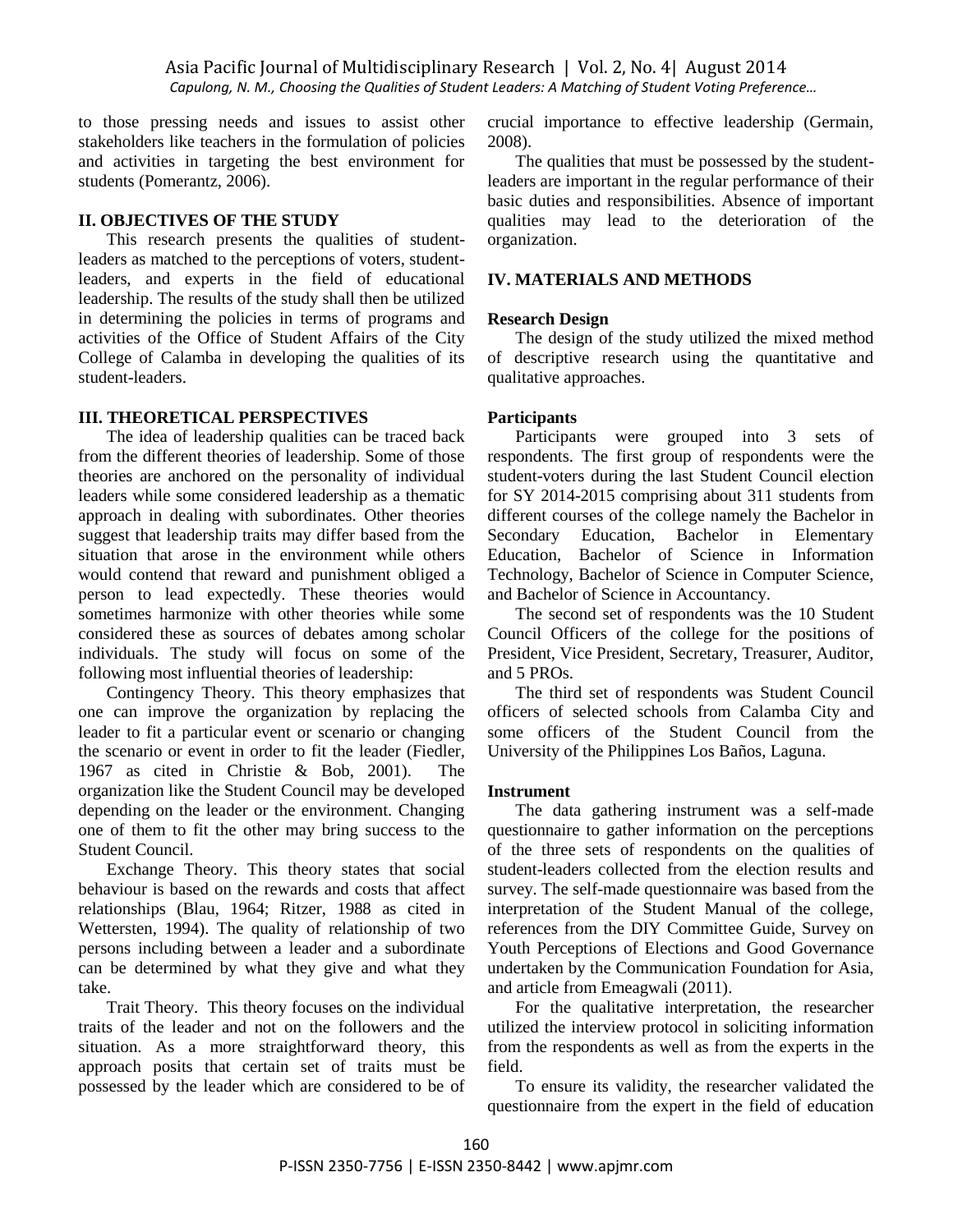and through the assistance of a statistician. Interviews were also done by the researcher to determine the need for further improvement and modification of the instrument.

# **Procedures**

The researcher distributed the questionnaires among the respondents and conducted interviews with some persons involved in handling student organizations and activities. Through the permission of the Division Head, the researcher was able to conduct interviews and focus group discussions. The researcher assured the confidentiality of the data gathered in the study.

## **Data Analysis**

The gathered data were tallied, tabulated, encoded, and analyzed using the following statistical tools:

- 1. Average Composite Rank was used to in order to determine the average ranks of qualities perceived by the respondents per position in the Student Council. The combined composite ranks were then used in order to the find the average rank of the three sets of respondents.
- 2. One-Way ANOVA was used in order to compare the means of the three sets of respondents using the F-distribution

# **V. RESULTS AND DISCUSSIONS**

The following tables reflected the perceptions of the three sets of respondents based from the ranking of qualities. The different positions that were given the set of qualities were tabulated and analyzed for better appreciation. Below are the summary results of the questionnaire:

| Table1. Description of Student Leaders' Quality for President Position in SSC |  |  |
|-------------------------------------------------------------------------------|--|--|
|                                                                               |  |  |

|                |                                                                         | Tuolet, Beschipmen et Biugeni Beugelb<br>$\sim$ www.e<br>TOT TTOSIGOINT CONTOIT IN DDO |                             |         |                |         |      |          |      |
|----------------|-------------------------------------------------------------------------|----------------------------------------------------------------------------------------|-----------------------------|---------|----------------|---------|------|----------|------|
|                | Descriptions                                                            |                                                                                        | Group A                     | Group B |                | Group C |      | Combined |      |
|                | The President should                                                    | $ACR*$                                                                                 | <b>Final Rank</b>           | $ACR*$  | Rank           | $ACR*$  | Rank | $ACR*$   | Rank |
| a.             | exercise good communication<br>skills                                   | 3.54                                                                                   |                             | 4.00    | 4              | 2.75    | 2    | 3.43     | 3    |
| b.             | have a vision for the students                                          | 3.14                                                                                   | 4                           | 3.00    | 3              | 4.25    | 4    | 3.46     | 4    |
| $\mathbf{c}$ . | be dedicated in his duties and<br>responsibilities                      | 2.54                                                                                   |                             | 1.00    |                | 1.50    |      | 1.68     |      |
| d.             | be fair in making decisions                                             | 2.65                                                                                   | $\mathcal{D}_{\mathcal{L}}$ | 2.00    | $\mathfrak{D}$ | 4.25    | 4    | 2.97     |      |
| e.             | possess openness that would<br>enable him/her to listen to<br>new ideas | 3.12                                                                                   |                             | 5.00    |                | 4.25    | 4    | 4.12     |      |

\* *Average Composite Rank, SSC-Supreme Student Council* 

Table 1 suggests that for the position of President, all the three sets of respondents agreed that the most important quality for the President is that he/she must be dedicated in his duties and responsibilities. The least important qualities as implied is openness.

In one of the document articles of Hyde as published by Gary North (2006), in explaining the mechanics of the proliferation of Communism in the previous decades, he explained that commitment in an organization can be expounded more when the organization demands a bigger commitment. "When organizations make minimal demands on their members, they would get minimal commitment. When they make big demands, they get big commitment." Based from this article, it can be well interpreted that the perceptions of the three sets of respondents posit that dedication which is tantamount commitment is the most important thing in the organization to work. This quality should be exemplified by the President of the organization since he/she is considered to be the head and the direction-setter of the organization.

This is also supported by the coded responses of some of the respondents as illustrated in Table 2.

Table 2. Coded Responses of the Respondents on the Qualities of President for Student Council Position

| <b>CODES/CATEGORIES</b>                      | <b>TRANSCRIPTION</b>                                                      |
|----------------------------------------------|---------------------------------------------------------------------------|
| Commitment and Dedication                    | They must be committed and dedicated                                      |
| Dedication in the Organization               | Must be dedicated in the organization                                     |
| Active part of student movement              | Must be active part of student movement with dedication and<br>commitment |
| Commitment and dedication for student rights | Must be committed and dedicated in serving the student rights             |
| Dedication in duties                         | Kailangan ay may dedikasyon sa Gawain                                     |
| Person of Integrity                          | Must be a person of integrity                                             |
|                                              | 161                                                                       |

#### P-ISSN 2350-7756 | E-ISSN 2350-8442 | www.apjmr.com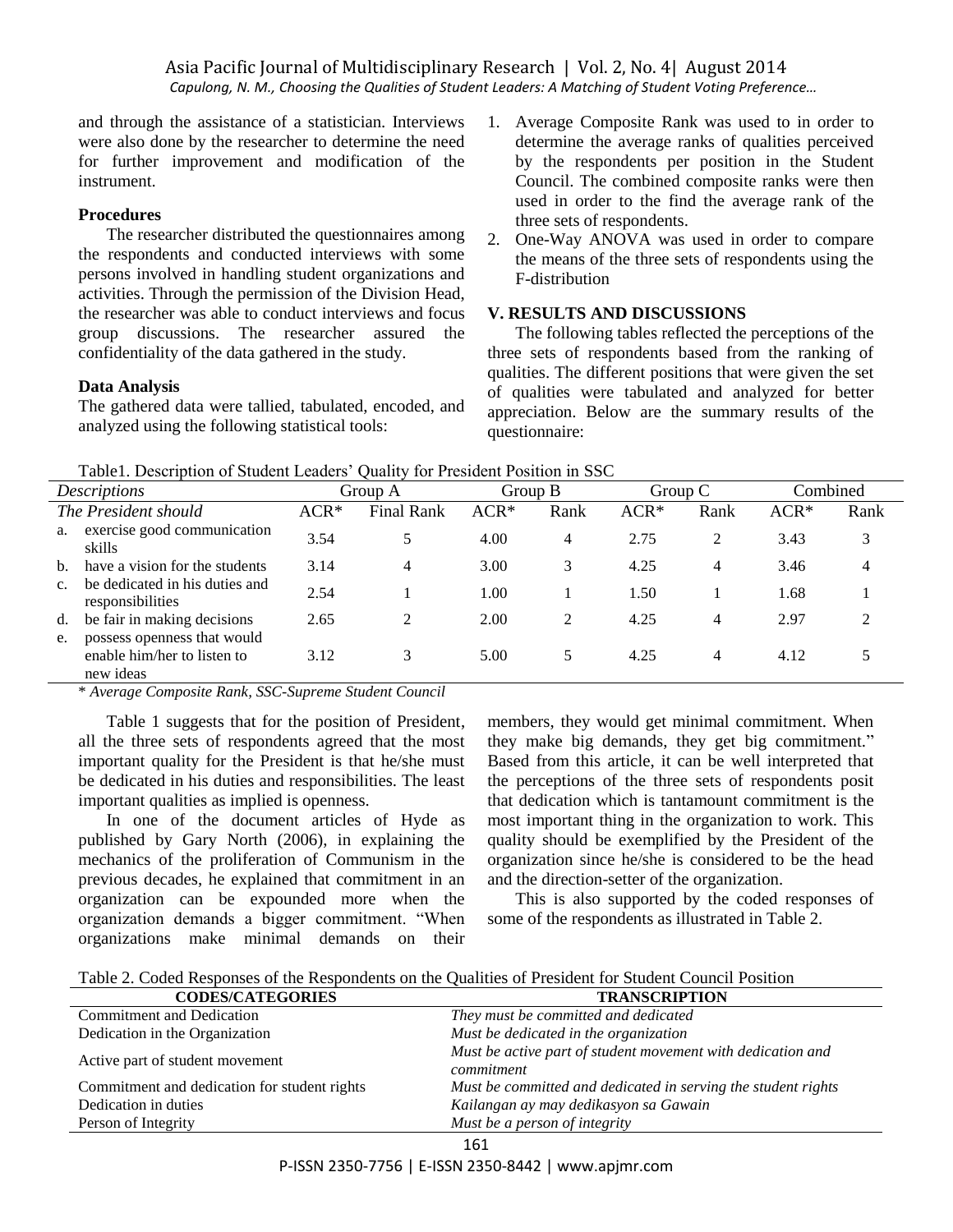Based on responses from the respondents, most of the item/categories pertaining to Presidential qualifications are deemed to be related to dedication and commitment. The chat to respondents also supports dedication and commitment as the main basis of voting their candidate for the Student Council Election. It was revealed that the college deserves a Student Council President who has a sense of direction bound by commitment and dedication. Due to numerous academic and non-academic activities of the college, coupled by academic requirements and scholastic pressures, it is quite difficult to find a student who will be devoted to become a President both managing his/her individual academic performance and effectuating leadership for the welfare of the students.

Karns and McGee (2011) in their journal abstract article, "Everyday Heroes", mentioned that "heroes are everywhere in education." Those who are in charge of creating learning organizations through their efforts, commitment, and dedication are really worth telling. The Academy for Educational Development (2011) also illustrated some stories of dedication of some young people in constructing positive learning environment for student engagement.

Indeed, dedication and commitment proved to be a baseline quality that must be characterized by the President of the Council.

|                | rable 5. Description of Student Leaders Quality for vice President Position in SSC            |            |                |            |                |            |                |            |                 |
|----------------|-----------------------------------------------------------------------------------------------|------------|----------------|------------|----------------|------------|----------------|------------|-----------------|
|                | <b>Descriptions</b>                                                                           |            | <b>Group A</b> |            | <b>Group B</b> |            | <b>Group C</b> |            | <b>Combined</b> |
|                | <b>The Vice President should</b>                                                              | <b>ACR</b> | <b>Final</b>   | <b>ACR</b> | Rank           | <b>ACR</b> | <b>Rank</b>    | <b>ACR</b> | <b>Rank</b>     |
|                |                                                                                               |            | Rank           |            |                |            |                |            |                 |
| a.             | exercise good<br>communication skills                                                         | 3.63       | 5              | 4.00       | 4              | 3.75       | 5              | 3.79       | 5               |
| b.             | have good<br>understanding about<br>the nature of different<br>organizations in the<br>campus | 2.84       | $\overline{2}$ | 5.00       | 5              | 3.00       | 3              | 3.61       | 4               |
| $\mathbf{c}$ . | be dedicated in his<br>duties and<br>responsibilities                                         | 2.30       |                | 1.00       |                | 2.25       | 1              | 1.85       | 1               |
| d.             | be flexible                                                                                   | 3.35       | 4              | 3.00       | 3              | 2.75       | $\overline{2}$ | 3.03       | 3               |
| e.             | possess openness that<br>would enable him/her<br>to listen to new ideas                       | 2.88       | 3              | 2.00       | $\overline{2}$ | 3.25       | $\overline{4}$ | 2.71       | $\overline{2}$  |

Table 3. Description of Student Leaders' Quality for Vice President Position in SSC

The table showed congruity between the quality choices of respondents being dedicated to the duties and responsibilities as the most important quality. Respondents agreed that the responsibilities of the Vice President should also be of the same quality as the President since the former position acted as a replacement of the President in case of replacement through resignation, death, disqualification, and/or impeachment. This can also be gleaned from the responses in table 4.

Table 4. Coded Responses of the Respondents on the Qualities of Vice President for Student Council Position

| <b>CODES/CATEGORIES</b>             | <b>TRANSCRIPTION</b>                                     |
|-------------------------------------|----------------------------------------------------------|
| <b>Commitment and Dedication</b>    | They must be committed and dedicated                     |
| Spare tire of the President         | He/She must be a good spare tire for the President       |
| Possess same qualifications         | Must possess same qualifications as the President        |
| Qualities of the President          | Must maintain all the qualities of the President         |
| Sharing of the same characteristics | Since he/she is the Vice President, they must share same |
|                                     | characteristics                                          |
| Assist the President                | Should do the best to assist the President               |

Based from the coded responses, the qualifications of the Vice President must be in harmony with the qualifications of the President. Most of the respondents agreed that since the Vice President shares the same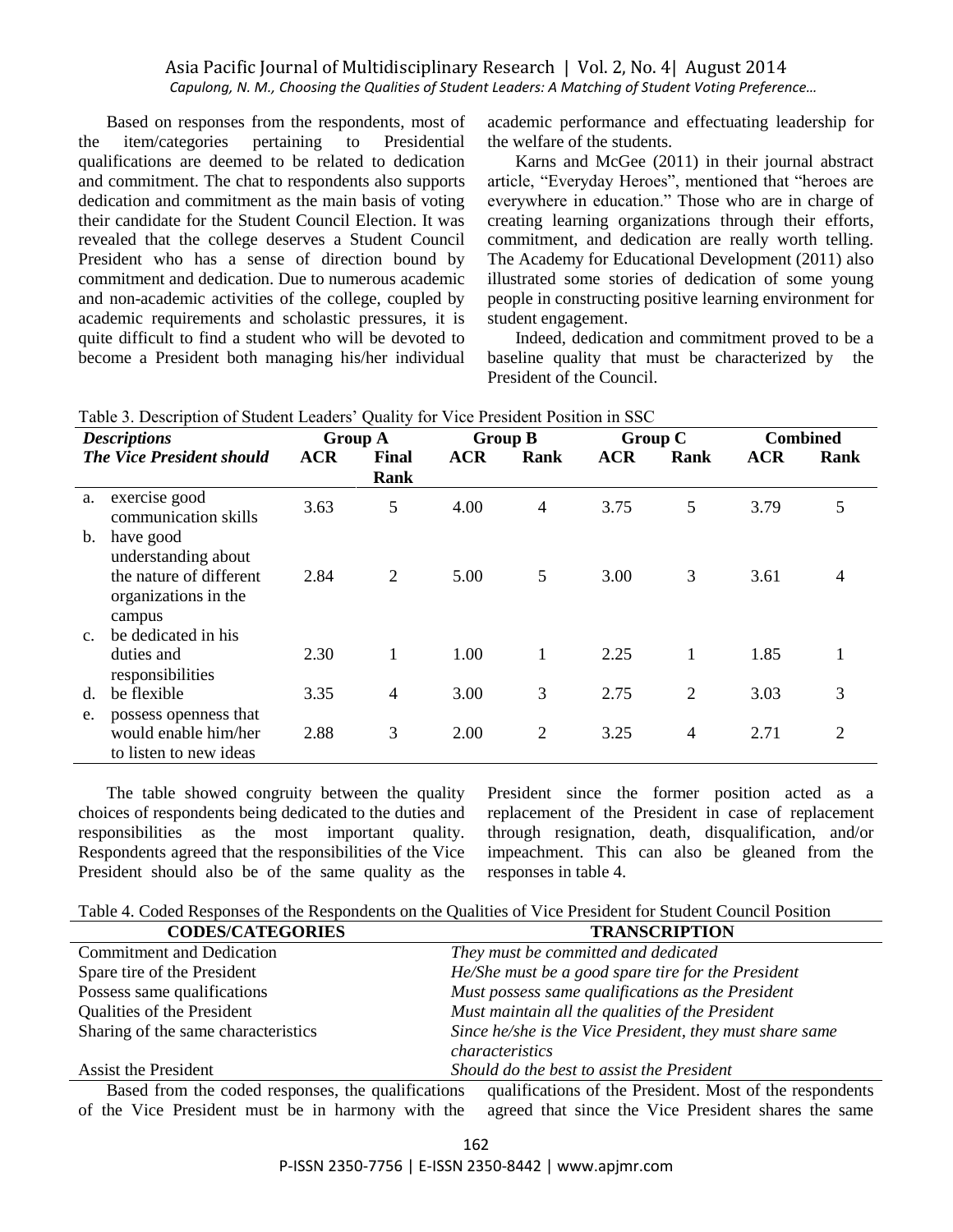features as of the President, they must be able to share the same qualities. In this case, the respondents also posit that dedication to duties is considered to be the most important quality.

Experience (*as Director of OSA and Student Council adviser for around eight years*) has shown that the duty of the Vice President is of paramount importance to the Student Council. Being equally committed and dedicated to his/her duty is an important task especially when the President cannot effectively perform his duty or has lost the commitment and dedication to the job. The Vice President as the alter ego of the President should complement the President in times of weakness like when the President has experienced emotional and social downturn.

The Student Manual (2006) of the college stated that the Vice President should perform other duties and responsibilities as directed or advised by the President. In the normal course of Student Council's operation, it is the Vice President who is acting as the Chairman of the Council of Student Leaders (CSL), the confederation of all heads/presidents of all recognized student organizations of the college. As Vice President, he/she also acts as the President or Head of the CSL performing delegative and supervisory functions. As such, commitment and dedication is also a primary concern quality for the position of the Vice President.

| <b>Descriptions</b>              |            | <b>Group A</b> |            | <b>Group B</b> |            | <b>Group C</b> |            | <b>Combined</b> |
|----------------------------------|------------|----------------|------------|----------------|------------|----------------|------------|-----------------|
| <b>The Secretary must be</b>     | <b>ACR</b> | Final          | <b>ACR</b> | Rank           | <b>ACR</b> | Rank           | <b>ACR</b> | Rank            |
|                                  |            | <b>Rank</b>    |            |                |            |                |            |                 |
| Organized<br>a.                  | 2.54       |                | 3.00       | 3              | 1.75       |                | 2.43       | 2               |
| good in written skills<br>b.     | 3.79       | 5              | 1.00       |                | 4.75       | 5              | 3.18       | 3               |
| responsible in<br>$\mathbf{c}$ . |            |                |            |                |            |                |            |                 |
| keeping the minutes              | 2.75       | 2              | 2.00       | 2              | 2.25       | 2              | 2.33       |                 |
| of meetings                      |            |                |            |                |            |                |            |                 |
| objective in making<br>d.        |            |                |            |                |            |                |            |                 |
| correspondence and               | 3.03       | 4              | 5.00       | 5              | 2.50       | 3              | 3.51       | 4               |
| minutes of meetings              |            |                |            |                |            |                |            |                 |
| punctual in doing<br>e.          |            |                |            |                |            |                |            |                 |
| his/her assigned                 | 2.90       | 3              | 4.00       | $\overline{4}$ | 3.75       | $\overline{4}$ | 3.55       | 5               |
| tasks                            |            |                |            |                |            |                |            |                 |

Table 5. Description of Student Leaders' Quality for Secretary Position in SSC

Table 5 suggests that for the position of Secretary, all the respondents agreed that the most important quality is to be responsible in keeping the minutes of the meeting. Referring to the Student Manual (2006) of the college, it was laid down that the main duty and responsibility of the Secretary is to keep the record of the meetings of the Council. It is in this concept that the perception of the Student Council officer, voters, other officers from other schools view this quality as the foremost quality that a Secretary must be able to possess.

|  | Table 6. Coded Responses of the Respondents on the Qualities of Secretary for Student Council Position |  |  |  |  |
|--|--------------------------------------------------------------------------------------------------------|--|--|--|--|
|--|--------------------------------------------------------------------------------------------------------|--|--|--|--|

| <b>TRANSCRIPTION</b>                                  |
|-------------------------------------------------------|
| The Secretary must be good in record management       |
| especially minutes of meetings                        |
| He/She must be responsible for minutes of meetings    |
| Must be good in recording the minutes of meeting      |
| The best quality should be related to his/her ability |
| to record the minutes of meetings well                |
| Be good in preparing minutes of meeting               |
| Present the minutes of meeting well                   |
|                                                       |

Most of the coded responses of the respondents are aligned with the quality pertaining to record

management, recording of the minutes of meetings, preparing, and presenting the minutes of meeting. All of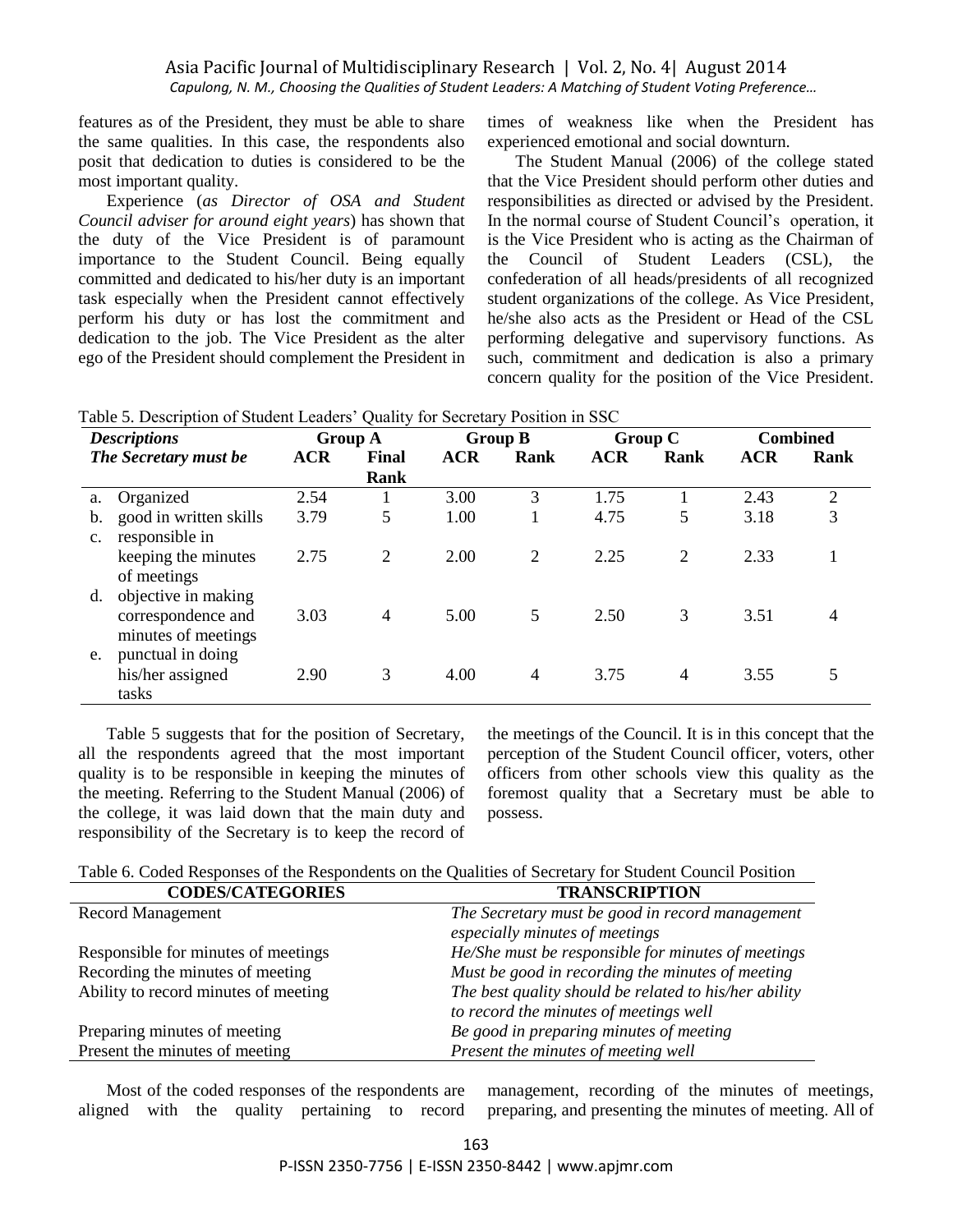those responses are in consonance with the perceived most important quality which is to keep the record of the meetings of the Council.

Chat and experience confirm that most often than not, the Secretary plays a vital role in the documentation of the minutes of the meeting as compared to other special roles given to him/her by the President or by the Council itself. The record of all the meetings of the Council is kept with the Secretary. The success of the Journal of Accomplishment published by the Student Council and the Office of Student Affairs every year depends on the quality of the Secretary to record the minutes of the meeting as accurately as possible. Some voters perceived that the Secretary whom they will vote is the one who can really conserve or keep the records of the meetings of the Council for they will be able to publicly the things being done by the Student Council during their meetings.

|                | rable 7. Description of Student Leagers Quanty for Freasurer Position in SSC |            |                   |            |                |            |                |            |                 |
|----------------|------------------------------------------------------------------------------|------------|-------------------|------------|----------------|------------|----------------|------------|-----------------|
|                | <b>Descriptions</b>                                                          |            | Group A           |            | <b>Group B</b> |            | Group C        |            | <b>Combined</b> |
|                | <b>The Treasurer must be</b>                                                 | <b>ACR</b> | <b>Final Rank</b> | <b>ACR</b> | Rank           | <b>ACR</b> | Rank           | <b>ACR</b> | Rank            |
| a.             | be capable of<br>handling figures and                                        | 3.08       | 3                 | 4.00       | $\overline{4}$ | 2.50       | $\overline{2}$ | 3.19       | $\overline{4}$  |
| $\mathbf{b}$ . | cash<br>have a<br>methodological way<br>of thinking                          | 3.35       | 4                 | 2.00       | 2              | 3.75       | $\overline{4}$ | 3.03       | 3               |
|                | have experience in<br>financial control and<br>budgeting                     | 2.87       | $\overline{2}$    | 3.00       | 3              | 3.00       | 3              | 2.96       | 2               |
| d.             | be trustworthy and<br>honest                                                 | 2.01       |                   | 5.00       | 5              | 1.75       |                | 2.92       |                 |
| e.             | be willing to explain<br>figures if asked                                    | 3.68       | 5                 | 1.00       |                | 4.00       | 5              | 2.89       | 5               |

Table 7. Description of Student Leaders' Quality for Treasurer Position in SSC

Table 7 suggests that the most important quality for the position of Treasurer according to the respondents, is the quality of being trustworthy and honest. It is of this perception that a person of integrity with high moral values is considered as the best quality being perceived for this position.

Competencies regarding numbers are only next qualities being considered by the respondents. Regardless of the course being taken up by the student, whether the course is related to numbers, (ie. BS Accountancy or BSE major in Math), what was perceived is the ability of the candidate/officer to become trustworthy and honest. Students are looking for someone whom they can entrust their money. For instance in the City College, the Student Fund collected from each student by the Student Council every semester amounting to P50.00 is entrusted to the Treasurer of the Council. With this, students perceived that regardless of the capability (*but without necessarily disregarding i*t) of the Treasurer, what was the most important factor is that the Treasurer will become honest and trustworthy in the faithful disposition of the fund.

This perception is supported by the coded responses of the respondents as shown by table 8.

Table 8. Some of the Coded Responses of the Respondents on the Qualities of Treasurer for Student Council Position

| <b>CODES/CATEGORIES</b>               | <b>TRANSCRIPTION</b>                                        |
|---------------------------------------|-------------------------------------------------------------|
| Transparent in handling funds         | He/She must be transparent in handling the funds            |
| Honest in making financial statements | The Treasurer must be honest in making financial statements |
| Sense of honesty                      | The position of Treasurer must be with sense of honesty     |
| Integrity and honesty                 | The best quality has something to do with integrity and     |
|                                       | honesty                                                     |
| Truthful in handling funds            | Be truthful in handling the funds                           |
| Honest and truthful                   | Must be honest and truthful                                 |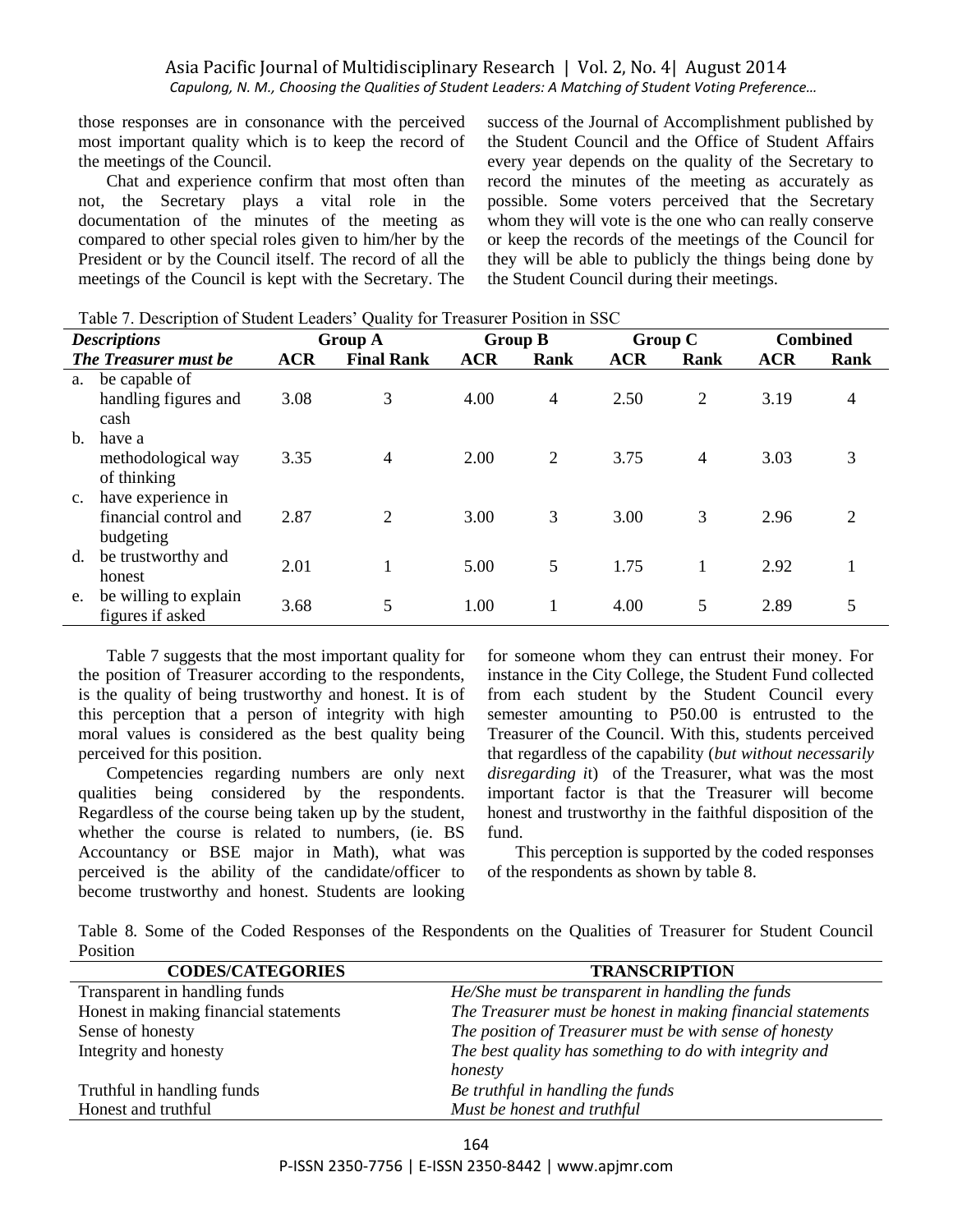Table 8 shows the responses of some respondents pertaining to the qualities of the Treasurer position. They mentioned that for this position, the council officer must be transparent in handling funds, honest in making financial statements, with sense of honesty and integrity, and truthful. All of these points to the most important quality which is trustworthy and honest.

Glaser and Bingham (2009) pointed out that one behaviour being valued by students that increased their sense of connectedness with one another is honesty. As Treasurer, he/she is a student-leader bound by moral obligations to faithfully perform his duty and responsibility in making sure that all his/her financial activities are deemed to be honest and trustworthy.

| <b>Descriptions</b>                                |            | ∼<br><b>Group A</b> |            | <b>Group B</b> |            | Group C           | <b>Combined</b> |             |
|----------------------------------------------------|------------|---------------------|------------|----------------|------------|-------------------|-----------------|-------------|
| <b>The Auditor must</b>                            | <b>ACR</b> | <b>Final Rank</b>   | <b>ACR</b> | Rank           | <b>ACR</b> | <b>Final Rank</b> | <b>ACR</b>      | <b>Rank</b> |
| have a methodological<br>way of thinking           | 3.40       | 5                   | 3.00       | 3              | 4.25       | 5                 | 3.55            | 4           |
| have experience in                                 |            |                     |            |                |            |                   |                 |             |
| financial control and                              | 2.92       | 3                   | 2.00       | 2              | 2.50       | 2                 | 2.47            | 2           |
| budgeting                                          |            |                     |            |                |            |                   |                 |             |
| have background in                                 | 3.02       | 4                   | 5.00       | 5              | 3.00       | 3                 | 3.67            | 5           |
| Accounting                                         |            |                     |            |                |            |                   |                 |             |
| be able to identify and<br>analyze financial risks | 2.80       |                     | 4.00       | $\overline{4}$ | 3.50       | $\overline{4}$    | 3.43            | 3           |
| be impartial in dealing.                           |            |                     |            |                |            |                   |                 |             |
| with funds and with the                            | 2.88       | 2                   | 1.00       | 1              | 1.75       |                   | 1.88            |             |
| Treasurer                                          |            |                     |            |                |            |                   |                 |             |

Table 9. Description of Student Leaders' Quality for Auditor Position in SSC

\* *Average Composite Rank*

Table 9 shows that the most important quality for the position of Auditor based from the respondents is the quality of being impartial in dealing with funds and with the Treasurer. In an article written by Anderson (2012), he mentioned that being an Auditor is beyond learning the debits and credits. It also involves solid ethical foundation alongside with sound technical ability. An Auditor must be able to avoid any temptation to let errors or fraud things to pass.

Being impartial with funds and with the Treasurer has something to do with how an Auditor must be able to give an honest auditing activity of the funds handled by the Treasurer. Errors, if committed by the Treasurer, must be revealed in order to make the financial statement more sound and transparent. This ability requires excellent interpersonal relationship with the Treasurer and other officers of the Council.

Table 10. Coded Responses of the Respondents on the Qualities of Auditor for Student Council Position

| <b>CODES/CATEGORIES</b>             | <b>TRANSCRIPTION</b>                                        |
|-------------------------------------|-------------------------------------------------------------|
| Honest                              | The Auditor must be honest just like the Treasurer.         |
| Impartial in dealing with Treasurer | The Auditor must be impartial in dealing with the Treasurer |
| Handle funds openly                 | He/She should handle the funds openly and with              |
|                                     | transparency                                                |
| <b>Openness and Transparency</b>    | The Auditor must audit the funds with openness and          |
|                                     | transparency                                                |
| Free from internal influence        | Must be free from internal influence                        |
| With sense of fairness              | Should be a good Auditor with sense of fairness             |

Based from the coded responses, the Auditor must be honest, impartial in dealing with Treasurer, must handle funds openly, be free from internal influence, and with sense of fairness. All of these responses point to the quality of the Auditor to be impartial in dealing with funds and with the Treasurer.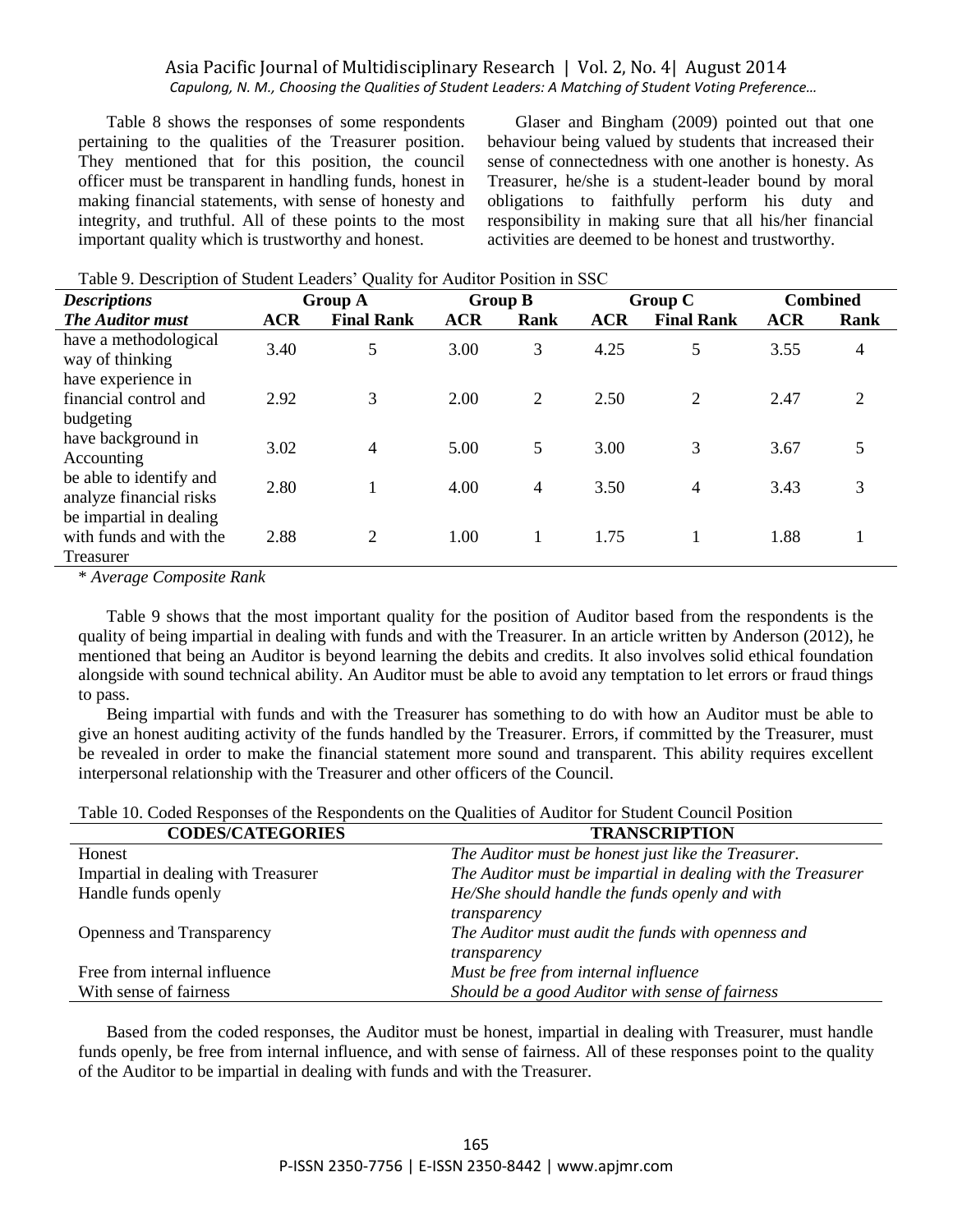| <b>Descriptions</b>  |                                                            | Lable 11. Description of Buddent Ecaders Quality for <b>T NO</b> Tostable in SSC<br><b>Group A</b> |                   | <b>Group B</b> |                | Group C    |      | <b>Combined</b> |                |
|----------------------|------------------------------------------------------------|----------------------------------------------------------------------------------------------------|-------------------|----------------|----------------|------------|------|-----------------|----------------|
|                      | The PRO must be                                            | <b>ACR</b>                                                                                         | <b>Final Rank</b> | <b>ACR</b>     | Rank           | <b>ACR</b> | Rank | <b>ACR</b>      | <b>Rank</b>    |
| a.                   | have good<br>interpersonal<br>relationship with<br>others. | 2.37                                                                                               |                   | 2.00           | 1              | 2.25       | 1.5  | 2.21            |                |
| b.<br>$\mathbf{c}$ . | be hardworking<br>have good                                | 2.74                                                                                               | 3                 | 2.67           | 2.5            | 3.00       | 3    | 2.80            | 3              |
|                      | communication skills<br>for information<br>dissemination   | 2.46                                                                                               | 2                 | 2.67           | 2.5            | 2.25       | 1.5  | 2.46            | $\overline{2}$ |
| d.                   | possess pleasing<br>personality                            | 3.57                                                                                               | 4                 | 3.00           | $\overline{4}$ | 3.25       | 4    | 3.27            | $\overline{4}$ |
|                      | have experience in<br>public speaking                      | 3.86                                                                                               | 5                 | 4.67           | 5              | 4.25       | 5    | 4.26            | 5              |

| Table 11. Description of Student Leaders' Quality for <b>PRO</b> * Position in SSC |  |  |  |  |  |
|------------------------------------------------------------------------------------|--|--|--|--|--|
|------------------------------------------------------------------------------------|--|--|--|--|--|

\* *PRO- Public Relations Officer*

Table 11 revealed that the most important quality for the position of PRO based from the perceptions of respondents is good interpersonal relationship with others. The Student Manual (2006) of the college places the importance of PRO as the information disseminator of all the information pertaining to all the projects, programs, and activities of the Student Council. It is in this context that the PRO must be able to handle feelings and emotions properly in order to have meaningful relationship with their constituents. This is supported by the Exchange

Theory which states that a long lasting relationship can be quite reciprocated by what we give and what we take. Based from the personal experience of the researcher, the inability of a PRO to have good interpersonal relationship with other students has a rippling effect to the entire Student Council for it failed to substantiate and properly inform its constituents about the current programs and activities of the group. The disconnection between the Student Council and the students become so glaring due to this failure.

Table 12. Coded Responses of the Respondents on the Qualities of **PRO** for Student Council Position

| <b>CODES/CATEGORIES</b>            | <b>TRANSCRIPTION</b>                                      |
|------------------------------------|-----------------------------------------------------------|
| Connect with his subordinates      | The PRO must be able to connect with his subordinates.    |
| Friendly                           | The PRO should be friendly.                               |
| Jolly and humorous to the students | The PRO must possess the qualities of being jolly and     |
|                                    | humorous to the students.                                 |
| Share good relationships           | The PRO must be able to share good relationships with his |
|                                    | <i>members.</i>                                           |
| Good relationship skills           | The PRO must possess good relationship skills.            |
| Respectful to his clients          | The PRO must be respectful to his clients.                |

The coded responses indicate that the PRO must be able to connect with his subordinates, should be friendly, must possess the qualities of being jolly and humorous to the students, must be able to share good relationships with his members, and must be respectful to his clients. The mentioned responses support the quantitative findings that the most important quality for the position of PRO is that he/she must have good interpersonal relationship with others. Interviewed respondents mentioned that while experience in public speaking is also a quality that must be possessed by the PRO, it is a must that he/she must be able to connect with the students in such a way that he/she would use words and speeches that would not be alien or intimidating with the students. A good rapport with students is the most important quality that a PRO must possess.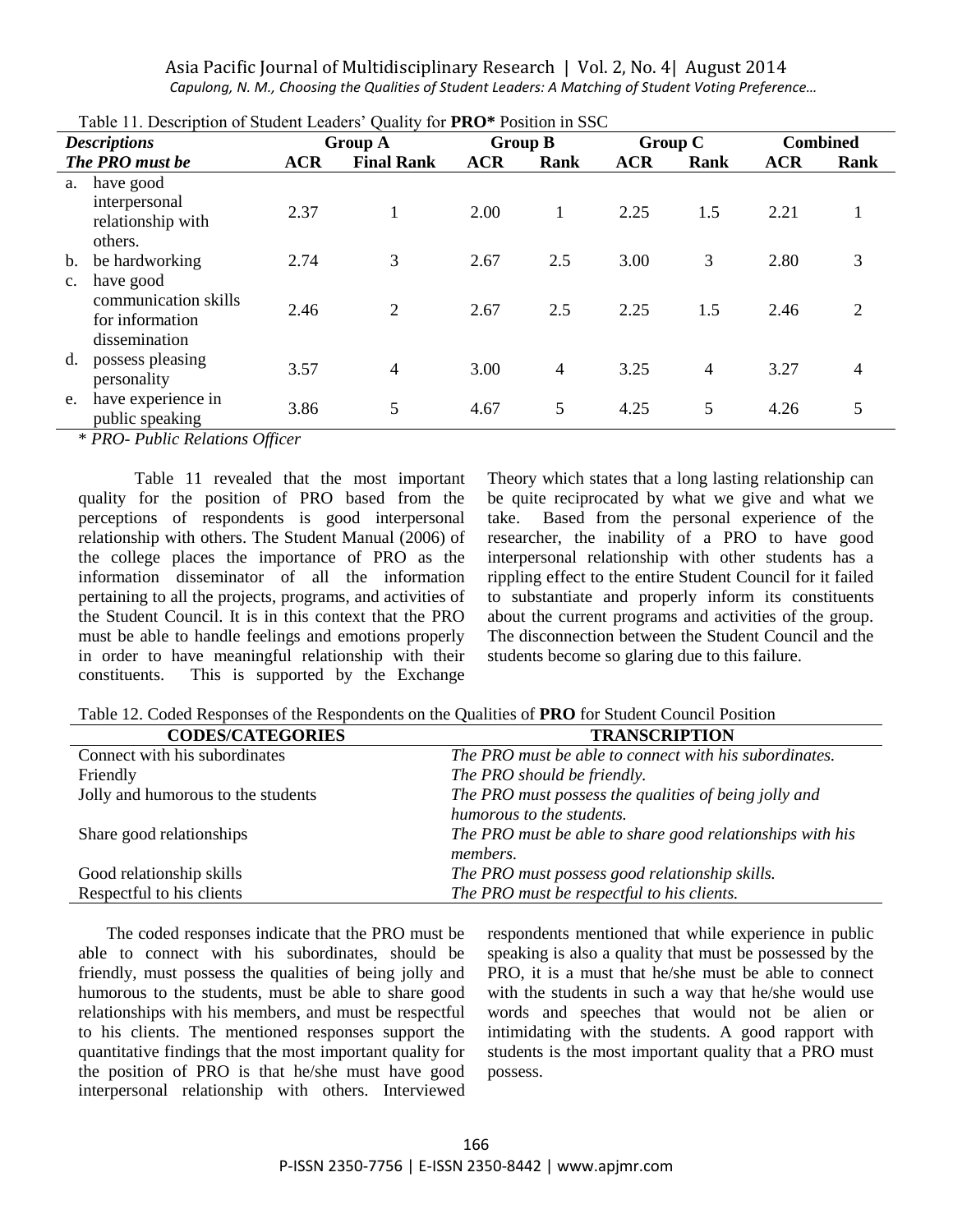|                                             | <b>Critical Value</b> | F-ratio | <b>Decision</b>         | Interpretation  |
|---------------------------------------------|-----------------------|---------|-------------------------|-----------------|
| All positions for<br>the Student<br>Council | 3.89                  |         | <b>Failed to Reject</b> | Not Significant |

Table 13. Differences of Perceptions Among the Respondents on the Different Qualities of Student-Leaders for the Different Positions of the Student Council\*

*\*based from the actual summary of sources of variations between groups and within groups at P>0.05*

It can be seen from table 13 that there are no significant differences of perceptions among the respondents in terms of their assessment of qualities for all the positions of the Student Council.

## **VI. CONCLUSIONS AND RECOMMENDATIONS**

Choosing the qualities of student-leaders is of paramount importance in formulating policies for student affairs. The different positions of the Council starting from the President up to the PROs were subjected to respondents' perceptions on the best qualities that they should possess. For the positions of President and Vice President, the most important quality is dedication and commitment. The Secretary, on the other hand, must be responsible in keeping the minutes of the meeting of the Student Council. The Treasurer's most important quality is being trustworthy and honest. In the same vein, the Auditor of the Council must be impartial and dealing with the funds and with the Treasurer, and lastly, the PRO must able to have good interpersonal relationship with others.

There were no significant differences of perceptions among the respondents based on statistical analysis. This means that the student-voters' perceptions have no difference with the perceptions of the incumbent Student Council officers which are considered to be the results of the recently concluded Student Council election.

From the mentioned qualities of studentleaders, the Office of Student Affairs should be able to come up with policies that would suit up to the resultant qualities. From the different theoretical perspectives, the administrators should be able to come up with a training program that would enhance and develop the different qualities of student-leaders. Regular meetings and exposures should be done to help the officers in reflecting their strengths and weaknesses for a better Student Council. Participation in different seminars and conferences shall be of great significance in enhancing the needs of the student-leaders for better student engagement and leadership.

The administrators of the college should be able to support student developmental programs in order to

attain its vision, mission, and goals of quality and holistic education for students.

## **REFERENCES**

- Academy for Educational Development (2011) written by Joselowsky, Francine and Elyshia Aseltine. Students as Co-Constructors of the Learning Environment: Building Systemic Approaches for Youth Engagement. retrieved from: http://files.eric.ed.gov/fulltext/ED520110.pdf
- Allen, J. G., Wasicsko, M. M.; Chirichello, M. (2014). The Missing Link: Teaching the Dispositions to Lead. International Journal of Educational Leadership Preparation, 9(1). retrieved from: http://files.eric.ed.gov/fulltext/EJ1024114.pdf .
- Anderson, Alan W. (2012). The Characteristics of Successful Auditor. Anderson's Audit Express. Published by Society of CPAs & Educational Foundation. The retrieved from: http://www.kscpa.org/writable/files/Self-Study/AAE/12.\_aae\_self-study.pdf
- Christie, P., & Lingard, B. (2001). Capturing Complexity in Educational Leadership. Paper presented at the Annual Meeting of the American Educational Research Association. 27p. citing Fiedler, F. E. (1967). A Theory of Leadership Effectiveness. New York: McGraw-Hil. retrieved from: http://files.eric.ed.gov/fulltext/ED461930.pdf
- Communication Foundation for Asia with Affiliated Network for Social Accountability. Survey on Youth Perceptions of Elections and Good Governance. Philippines.
- DIY Committee Guide. (by [Volunteer Now\)](http://www.volunteernow.co.uk/) licensed under a [Creative Commons Attribution Non-](http://creativecommons.org/licenses/by-nc-sa/2.0/)[Commercial Share Alike 2.0.](http://creativecommons.org/licenses/by-nc-sa/2.0/) retrieved from: http://www.diycommitteeguide.org
- Emeagwali, N. Susan. (2011). Millennials: Leading the Charge for Change Techniques: Connecting Education and Careers (J1), 86(5), 22-26. retrieved from: http://files.eric.ed.gov/fulltext/EJ925286.pdf
- Germain, Marie-Line. (2008). Traits and Skills Theories as the Nexus between Leadership and Expertise: Reality or Fallacy? (Online Submission). Paper